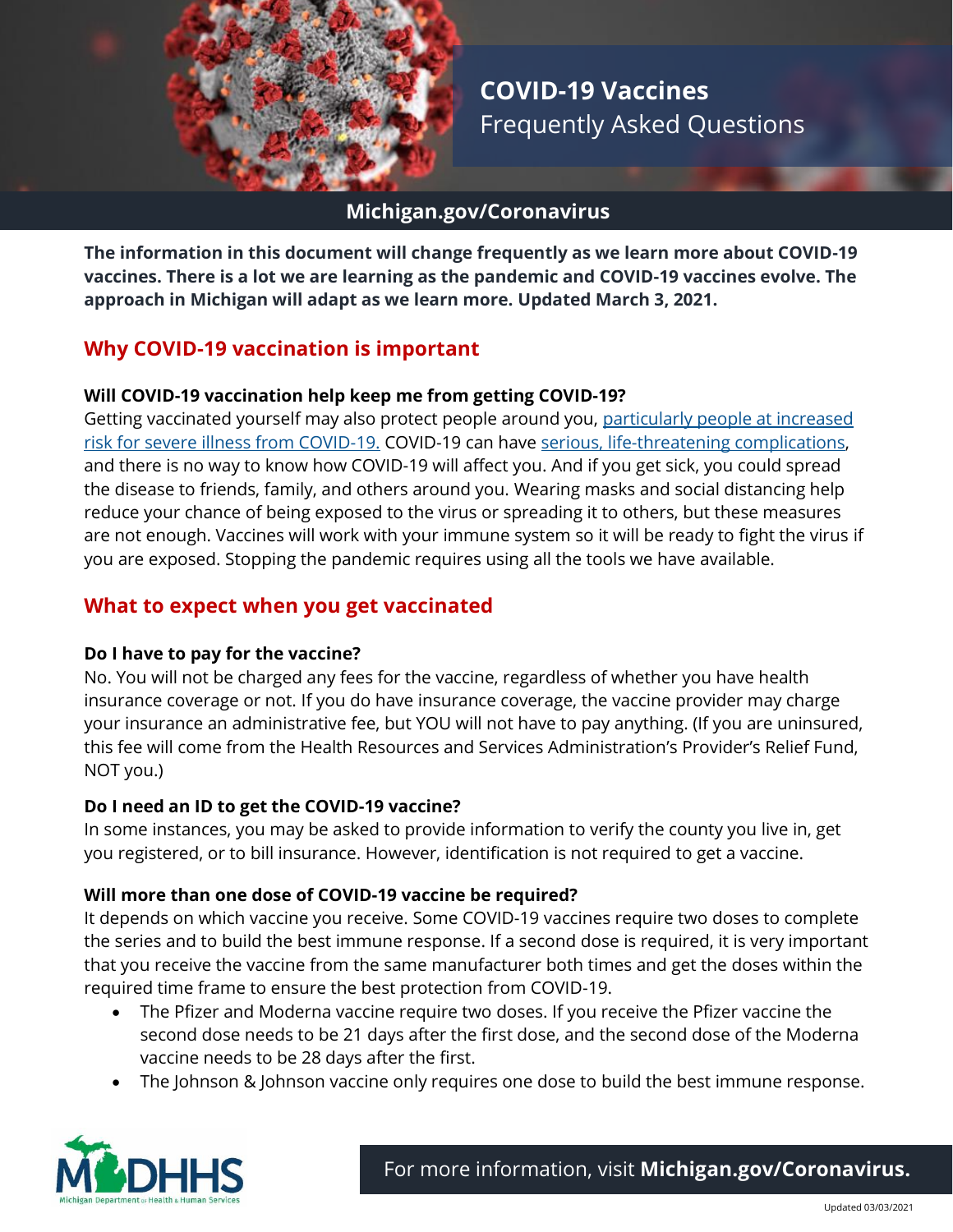### **How will I be reminded to get the second dose?**

MDHHS plans to use multiple ways to notify you of your second dose, if you receive a vaccine which requires a second dose. COVID-19 Vaccination Record Cards (reminder cards) will be provided when you receive the COVID-19 vaccine. The card provides room for a written reminder for a second-dose appointment. If you have a smartphone, consider taking a photo of your vaccination record and entering the date the next vaccine dose is due in your calendar. MDHHS is also sends text messaging reminders prior to your second dose. In addition, the Centers for Disease Control and Prevention (CDC) has the V-safe After Vaccination Health Checker" application for your phone that can send you a reminder.

*To ensure the best protection from COVID-19, it is very important to not skip the second dose if you received a COVID-19 vaccine that requires two doses. The second dose must be from the same vaccine manufacturer, so it will be important to ensure that where you receive your second dose has the right vaccine. If you can, it would be best to follow up with the same provider who gave you your first shot.*

### **What should I do if I miss my second dose of the Pfizer or Moderna vaccine?**

Even though the supply is limited, your second dose of vaccine has been set aside to ensure you can receive it in the recommended time frame. If an extraordinary event makes it impossible to get the second dose on time, it may be administered up to six weeks (42 days) after the first dose. Beyond six weeks, there is limited data about how effective the vaccine will be, but getting the second dose is still your best protection, so be sure to get your second dose. If you think you will have to miss your appointment for your second dose, call to reschedule right away.

The Johnson & Johnson vaccine does not require a second dose.

## **How will I know which brand of vaccine I received?**

You will receive a COVID-19 Vaccination Record Card which will tell you which brand of vaccine you received and when you are due for a second dose, if required. It is important to keep this card.

### **Why does the Johnson & Johnson vaccine require only one dose, when the other vaccines require two doses?**

The Johnson & Johnson vaccine has received an Emergency Use Authorization (EUA) for one-dose and has shown to be effective through studies. It is currently undergoing studies for effectiveness with 2 doses to see how this vaccine will compare to other COVID-19 vaccines. At this time, you are considered fully vaccinated two weeks after receiving the 1-dose Johnson & Johnson COVID-19 vaccine.

#### **What is the difference between and mRNA vaccine and an adenovirus vaccine?**

COVID-19 vaccines help our bodies develop immunity to the virus that causes COVID-19 without us having to get the illness. Different types of vaccines work in different ways to offer protection, but with all types of vaccines, the body is left with knowing how to fight the virus in the future. Neither vaccine uses a live virus – you cannot get COVID-19 from a COVID-19 vaccine.

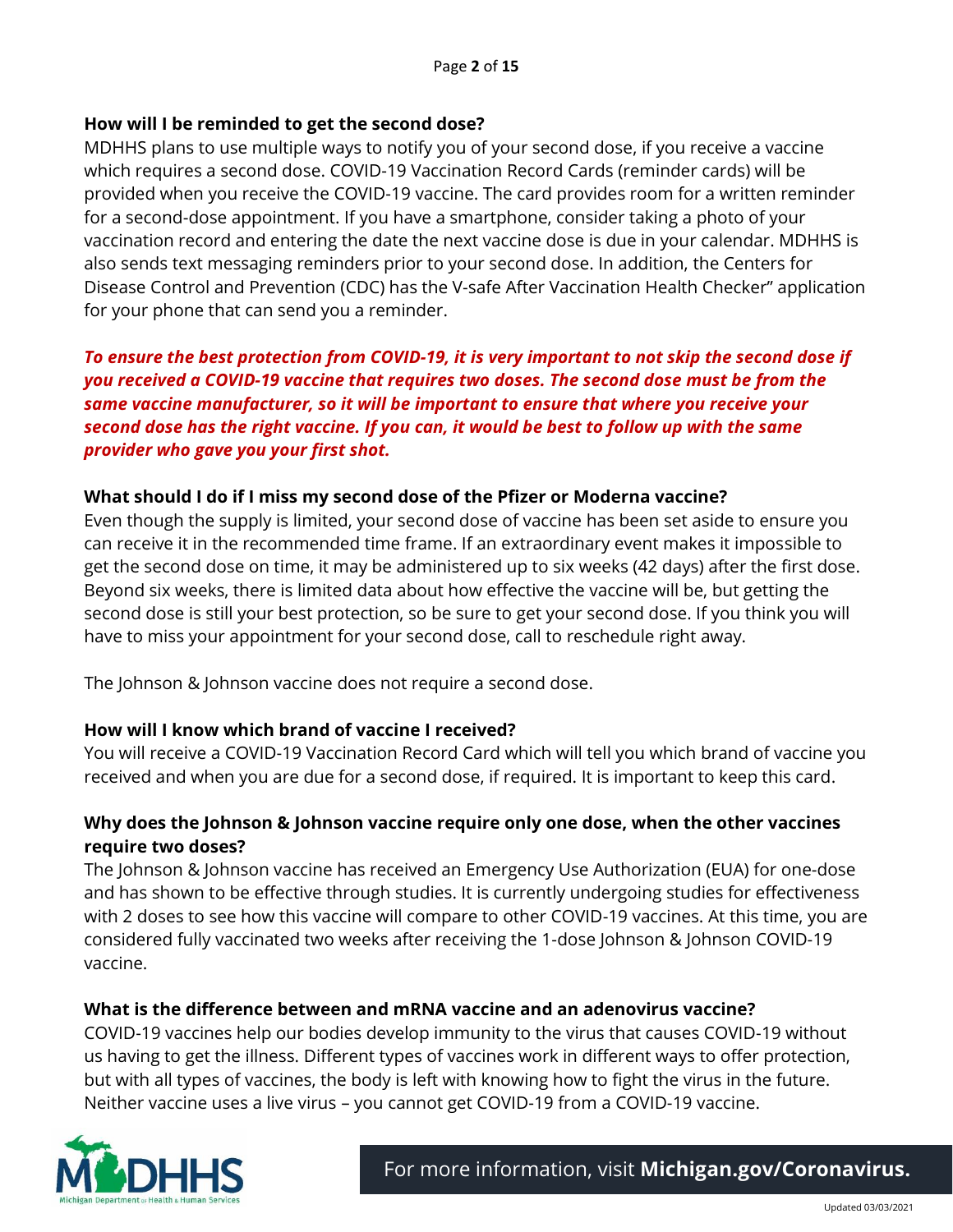- **mRNA vaccines give instructions to your cells to make a harmless piece of spike protein from SARS-CoV-2** – the virus that causes COVID-19. Recognizing that the piece of protein doesn't belong there, your immune system builds antibodies and activates T-cells to destroy it. In the future, your cells remember how to destroy the protein, protecting you from the virus.
- **Adenovirus vaccine is a type of vector vaccine. This vaccine uses adenovirus (the virus that causes the common cold) to deliver instructions about COVID-19 to your cells through a piece of spike protein**. Your immune system then builds antibodies and activates T-cells to destroy it. In the future, your cells remember how to destroy the protein, protecting you from the virus.

#### **Are the side effects different?**

No matter what vaccine you get, it is normal to have mild side effects like fever, chills, fatigue and headache as well as pain and swelling in the arm where you received the vaccine. This is your immune system learning how to fight the virus, and indicates the vaccine is working.

#### **Is one of the COVID-19 vaccines proven to be more safe than the other?**

All COVID-19 vaccines go through the same process to receive emergency use authorization (EUA) from the Federal Drug Administration (FDA). There is no data to suggest one vaccine is safer than another. At this time CDC is not recommending for certain groups to receive one vaccine over another. The recommendation is to receive the vaccine that is currently available to you.

#### **Can I choose which vaccine I want to get when it is my turn to get vaccinated?**

While supplies are scarce, it is unlikely that you will be able to choose which vaccine you receive from your medical provider. You should not wait; you should take whichever vaccine is available to you. CDC does not make a preference for one vaccine over another.

#### **Can any doctor's office, clinic, or pharmacy offer the COVID-19 vaccine?**

Initially, the federal government will distribute a limited supply of vaccine to each state. Michigan has allocated this limited supply to hospitals and health care settings where workers have contact with patients. Long term care facilities where some of the most vulnerable people live will also receive supply, which will be distributed through pharmacies and local health departments with support from the Michigan National Guard.

Doctor's offices, clinics, and pharmacies who are enrolled in the [vaccination program](https://www.michigan.gov/coronavirus/0,9753,7-406-98178_98156---,00.html) can offer the vaccine when the vaccine becomes available to them. As supply increases, doctor's offices, clinics, and pharmacies will be able to obtain the vaccine directly, hopefully in late Spring 2021.

#### **Will people who have already had COVID-19 be able to get vaccinated?**

Yes. People who have had COVID-19 can still get a vaccine. CDC recommends getting it after you have recovered. You should check with your health care provider if you have questions.

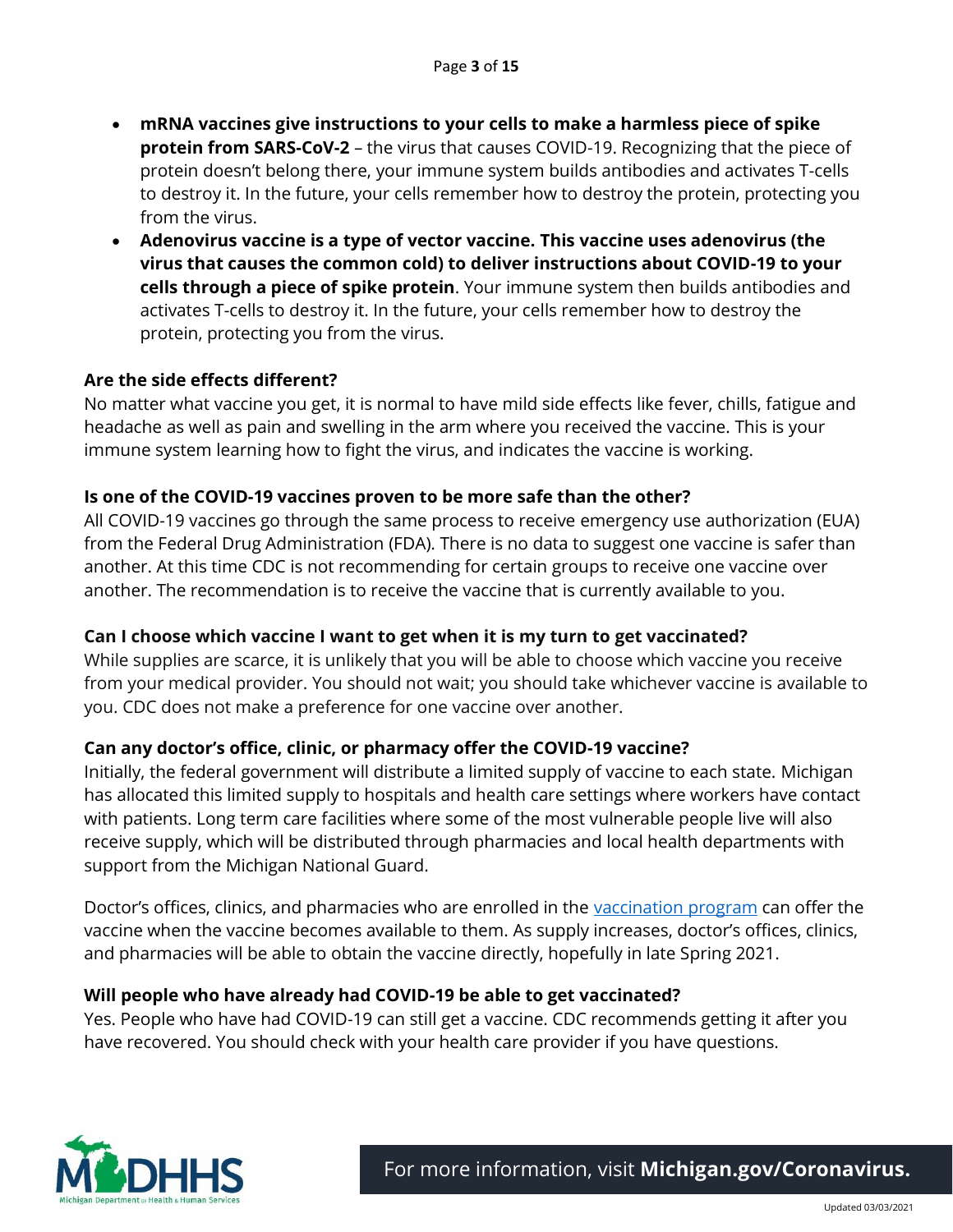### **If I already had COVID-19, should I get vaccinated? Shouldn't I be immune?**

Yes, you should still get the COVID-19 vaccine, even if you have had COVID-19. There is not enough information currently available to say if or for how long after infection someone is protected from getting COVID-19 again; this is called natural immunity. Early evidence suggests natural immunity from COVID-19 may not last very long, but more studies are needed to better understand this.

#### **Do I need to keep wearing a mask after I get vaccinated?**

Yes. Michiganders should continue to wear masks, social distance from those not in their household and wash their hands, even after receiving vaccine. More information is available on the CDC website in their [FAQ document.](https://www.cdc.gov/coronavirus/2019-ncov/vaccines/faq.html)

### **Will I have to quarantine and miss work after I get the vaccine?**

Getting the vaccine does not require quarantine, but it typically takes a few weeks for the body to build an immune response after getting the vaccine. This means it is possible you could be infected with COVID-19 just before or after vaccination. If you believe you have been exposed or are having symptoms you should quarantine until you talk to your doctor and get tested.

### **Quarantine instructions for people who are fully vaccinated:**

Fully vaccinated persons who meet criteria will no longer be required to quarantine following an exposure to someone with COVID-19.. Individuals should keep their COVID-19 Vaccination Record Card so they know exactly how long they may be exempt from quarantine. The immune period begins two weeks after vaccination and last through three months from the last dose:

- If given a two-dose vaccine series (Pfizer, Moderna) it takes about two weeks after the second dose to build immunity.
- If given one dose of a single-dose vaccine (Johnson & Johnson), it takes about two weeks after that dose to build immunity.

Based on the schedules above, the individual may be exempt from quarantine for the following three months, provided the individual does not have any COVID-19 symptoms. This exemption does not apply to vaccinated inpatients and residents in healthcare settings.

# **Safety of the vaccine**

#### **Is the vaccine safe?**

We understand that some people may be concerned about getting vaccinated. Safety is the first priority in vaccine authorization or approval. The process used to authorize the COVID-19 vaccines is the same proven process that was used to create safe and effective vaccines for the flu, polio, measles, whooping cough and more. While the COVID-19 vaccines are being developed as quickly as possible, routine processes and procedures remain in place to ensure the safety of any vaccine authorized or approved for use.

More information about the safety of the COVID-19 vaccine is available at the CDC Vaccine [Benefits website](https://www.cdc.gov/coronavirus/2019-ncov/vaccines/vaccine-benefits.html) and the [CDC Vaccine Safety website.](https://www.cdc.gov/coronavirus/2019-ncov/vaccines/safety.html)

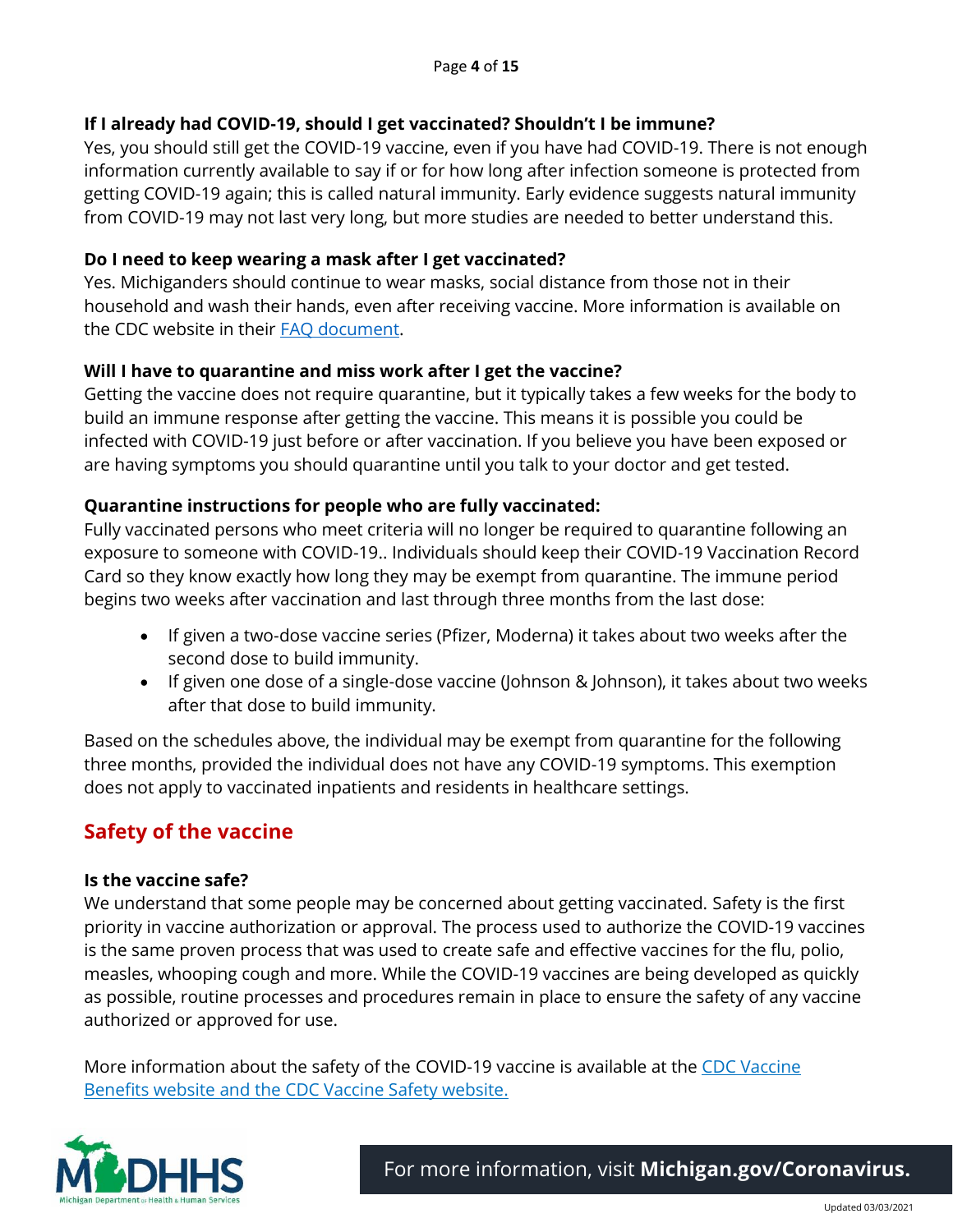## **How can a safe vaccine be made so quickly?**

Vaccine development typically takes many years. However, scientists had already begun research for coronavirus vaccines during previous outbreaks caused by related coronaviruses (Severe Acute Respiratory Syndrome and Middle East Respiratory Syndrome). That earlier research provided a head start for rapid development of vaccines to protect against infection with COVID-19. No steps were skipped in the development of this vaccine but modifications to the process were made to shorten the timeline without sacrificing safety, such as:

- Overlapping phase I and phase II clinical trials. Phase I studies include a small number of people and evaluate whether the vaccine causes an immune response and is safe. Scientists looked at data from a group of people in phase I as phase II was progressing to make these evaluations.
- While completing large phase III trials, manufacturers began producing the vaccine, so that if it were shown to be safe and effective, they would have large numbers of doses ready.
- While waiting for a vaccine to be ready, many other aspects of vaccine delivery were prepared (e.g., developing plans for how to distribute the first, limited quantities available, ensuring adequate supplies for distributing and administering vaccine.)

#### **Can this vaccine give me COVID-19?**

No. This vaccine gives your body a code which helps it recognize the virus, so your body can fight it off in the future.

#### **Can I get other vaccines at the same time as a COVID-19 vaccine?**

CDC recommends that no other vaccine be given 14 days before or after you get the COVID-19 vaccine.

#### **Can women who are pregnant get the COVID-19 vaccine?**

The CDC has recommended that pregnant women and women planning to become pregnant may be offered the vaccine, if they are in one of the vaccine priority groups and in consultation with their health care provider.

#### **Are there any tests people have to get before getting the vaccine?**

The CDC is not recommending a routine pregnancy test or an antibody blood test for COVID-19 before you get the vaccine. You should talk with your health care provider about any questions you have due to your personal, specific medical history.

#### **Does the vaccine have any side effects?**

After COVID-19 vaccination, you may have some mild side effects. This is a normal sign that your body is building protection. The side effects from COVID-19 vaccination may feel like flu and might even affect your ability to do daily activities, but they should go away in a few days. Your arm may be sore, red, or warm to the touch. You may experience a low-grade fever, headache, and just a general feeling of "not yourself". These are signs that your immune system is doing exactly what it is supposed to, which is produce an immune response for you to have protection against this disease.

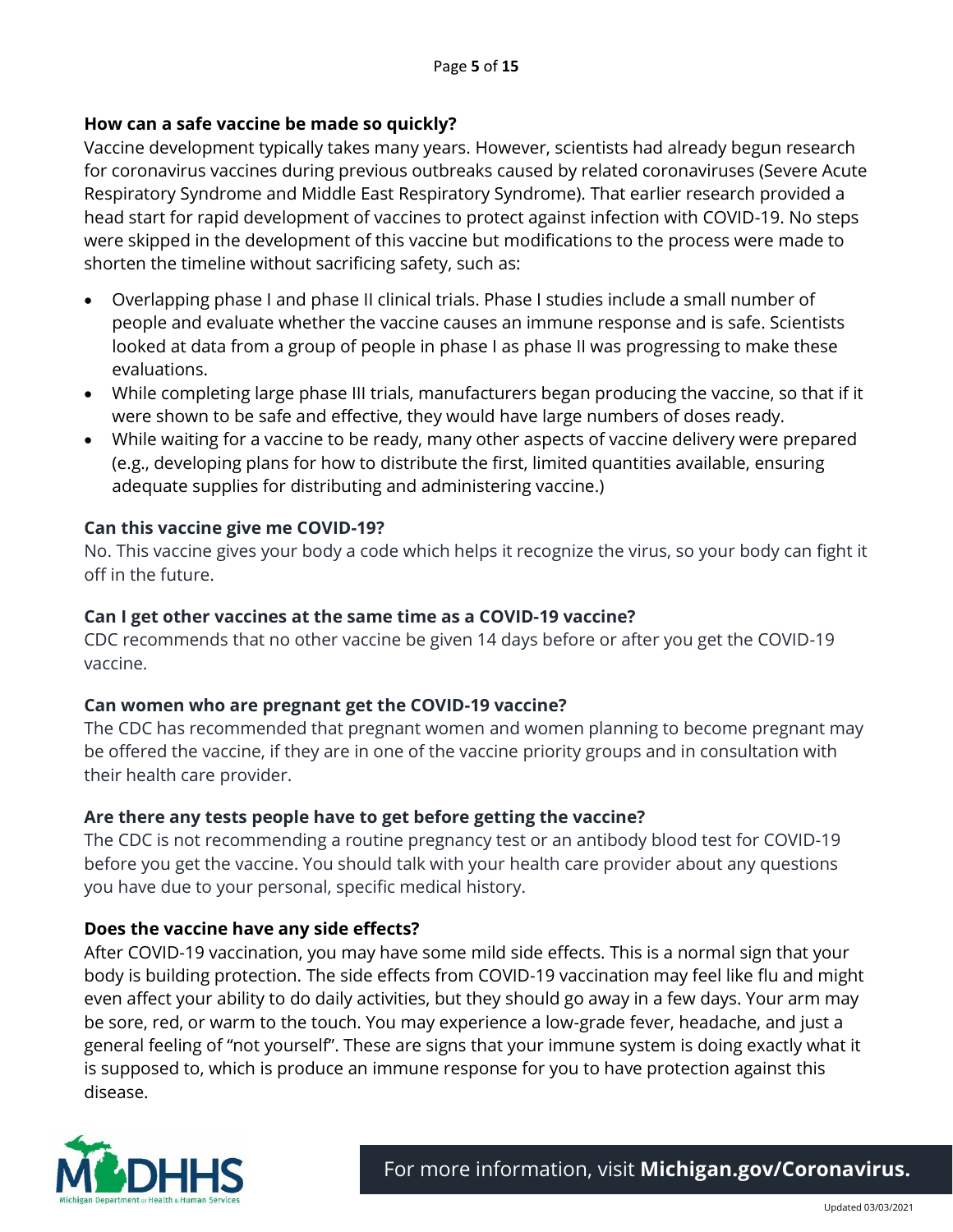### **Can people with a history of allergic reactions get the vaccine?**

Most people who have food or environmental allergies can still get the vaccine. Prior to getting vaccinated, talk to your health care provider if you have had any severe reactions to medicines or vaccines in the past. Learn more about [COVID-19 vaccines and rare and severe allergic reactions.](https://www.cdc.gov/coronavirus/2019-ncov/vaccines/safety/allergic-reaction.html)

#### **How are side effects being tracked?**

The CDC runs the [Vaccine Adverse Events Reporting System](https://vaers.hhs.gov/index.html) (VAERS), a national system to detect any possible symptoms or side effects that occur after someone has had a vaccine. Anyone who has had a vaccine can report concerns to VAERS.

#### **What is V-safe?**

When you get your vaccine, you will get a link to access the "V-safe After Vaccination Health Checker" for your phone. Through V-safe, you can quickly tell the CDC if you have any side effects after getting the COVID-19 vaccine. CDC may follow up by phone to get more information. V-safe will also remind you to get the second COVID-19 vaccine dose when needed.

# **Vaccine distribution/prioritization**

#### **When will the vaccine be available?**

Michigan began receiving vaccine in Michigan the week of December 14th. Due to the limited supply, MDHHS has prioritized how the vaccine will be distributed. Supply of the vaccine will increase substantially over the next few months. Those eligible to receive the vaccine will progress as supply increases.

#### **Can I get the second dose of the vaccine in a different state than where I got the first dose?**

If you receive a two dose vaccine series (Pfizer or Moderna) it's important to get the second dose of the same vaccine in the time frame required for your vaccine. You might be able to get that in a different state, but you should check before traveling to ensure availability in that state. Consult that state's COVID-19 vaccine website. Make sure you have your immunization records, including the card when you get your first dose.

#### **Who will get the vaccine first?**

Distribution of the vaccine in Michigan will be in a phased approach because it will be several months before supply increases enough to vaccinate everyone.

The CDC and the Advisory Committee on Immunization Practices (ACIP) have defined different vaccination phases. The ACIP recently voted to update interim vaccine allocation recommendations. For further information review*, [The Advisory Committee on Immunization](https://www.cdc.gov/mmwr/volumes/69/wr/mm695152e2.htm?s_cid=mm695152e2_e&ACSTrackingID=USCDC_921-DM45302&ACSTrackingLabel=MMWR%20Early%20Release%20-%20Vol.%2069%2C%20December%2022%2C%202020&deliveryName=USCDC_921-DM45302)  Practices' [Updated Interim Recommendation for Allocation of COVID-19 Vaccine](https://www.cdc.gov/mmwr/volumes/69/wr/mm695152e2.htm?s_cid=mm695152e2_e&ACSTrackingID=USCDC_921-DM45302&ACSTrackingLabel=MMWR%20Early%20Release%20-%20Vol.%2069%2C%20December%2022%2C%202020&deliveryName=USCDC_921-DM45302)*.

#### **When will the vaccine be available to the general public over age 16?**

The vaccine will be available to the general public when supply substantially increases in 2021, possibly in late spring. Until then, priority will be given to health care providers, essential workers, and vulnerable populations. Individuals 16 and 17 years of age must receive the Pfizer vaccine

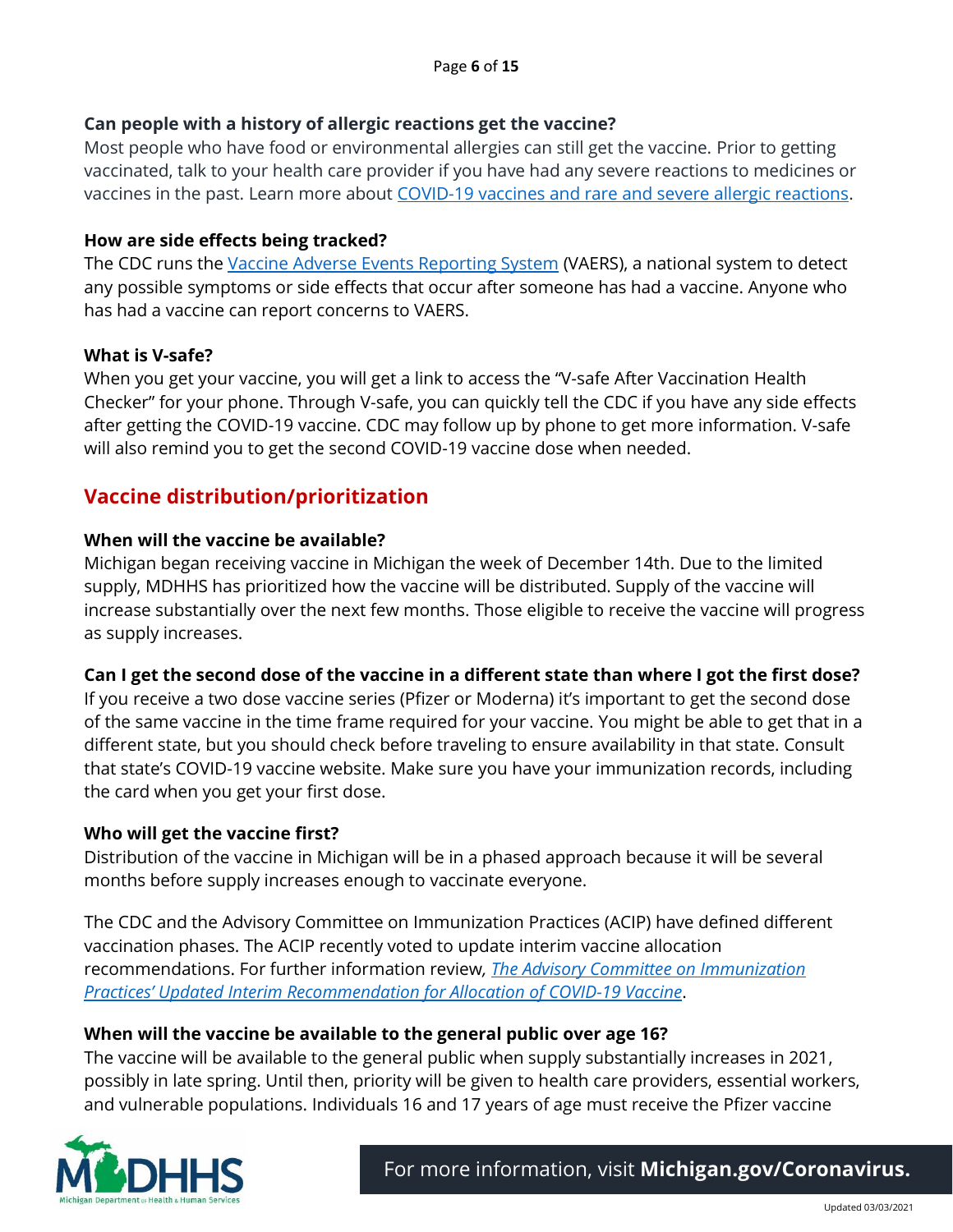only. Moderna and Johnson & Johnson COVID-19 vaccines are only recommended for those 18 years and older.

### **Do we have to wait for one group to be vaccinated before the next group can receive vaccine? How long will it take to move between phases?**

Vaccination of groups in one phase will likely not be complete before vaccination in another phase begins. Vaccination in these phases will likely overlap.

The timing of the start of vaccination in a phase is dependent on the guidance from CDC or ACIP, supply of vaccine from the manufacturer, how vaccine is allocated from the federal level to Michigan, and capacity to administer the vaccine to populations.

We hope to be able to offer vaccination to all individuals age 16 or older in Michigan in late spring. Individuals 16 and 17 years of age must receive the Pfizer vaccine only. Moderna and Johnson & Johnson COVID-19 vaccines are only recommended for those 18 years and older.

## **Why are the phases changing?**

MDHHS has revised the implementation schedule in order to achieve the following goals:

- **Efficiency**. In order to vaccinate rapidly, MDHHS has limited the use of complex eligibility rules, including rules for determining who is a frontline or essential worker. For the next stage of the rollout, MDHHS has limited the Phase 1B essential workers category to workers who have high levels of personal exposure (Phase 1B, Group B).
- **Effectiveness**. While moving quickly, MDHHS is also targeting vaccine to those at greatest risk. To date, 80% of deaths have occurred among those 65 and older, and mortality goes up significantly with age. Michigan is accelerating vaccinations using age as a key factor in order to prevent deaths.
- **Equity.** The simplicity of criteria will limit differential access to system based on income or privilege. Accelerating to age 50 and up addresses concerns around disparity in life expectancy by race/ethnicity and including those with disabilities in Phase 1C Group B recognizes the additional risk of severe illness due to COVID-19 in this group. Vaccination efforts should also ensure that outreach and education strategies focus on removing barriers to access for the most vulnerable.

## **How is this following ACIP?**

The Advisory Committee on Immunization Practices (ACIP) guidance and recommendations regarding COVID-19 vaccination phases can be found [here.](https://www.cdc.gov/vaccines/hcp/acip-recs/vacc-specific/covid-19.html) Currently, we are ensuring that all of phase 1A is vaccinated as recommended by the ACIP. There are times in which you may see an overlap of phases. One phase will not necessarily be completed before moving onto another phase. This is referred to as "gating." MDHHS updated their [prioritization guidance](https://www.michigan.gov/documents/coronavirus/MI_COVID-19_Vaccination_Prioritization_Guidance_710349_7.pdf) to reflect this.

#### **I am a Phase 1A worker, can I still get a vaccine?**

Yes. As we move forward through phases and open our vaccination services more, we can still ensure that all eligible persons from previous phases and those who missed opportunities during

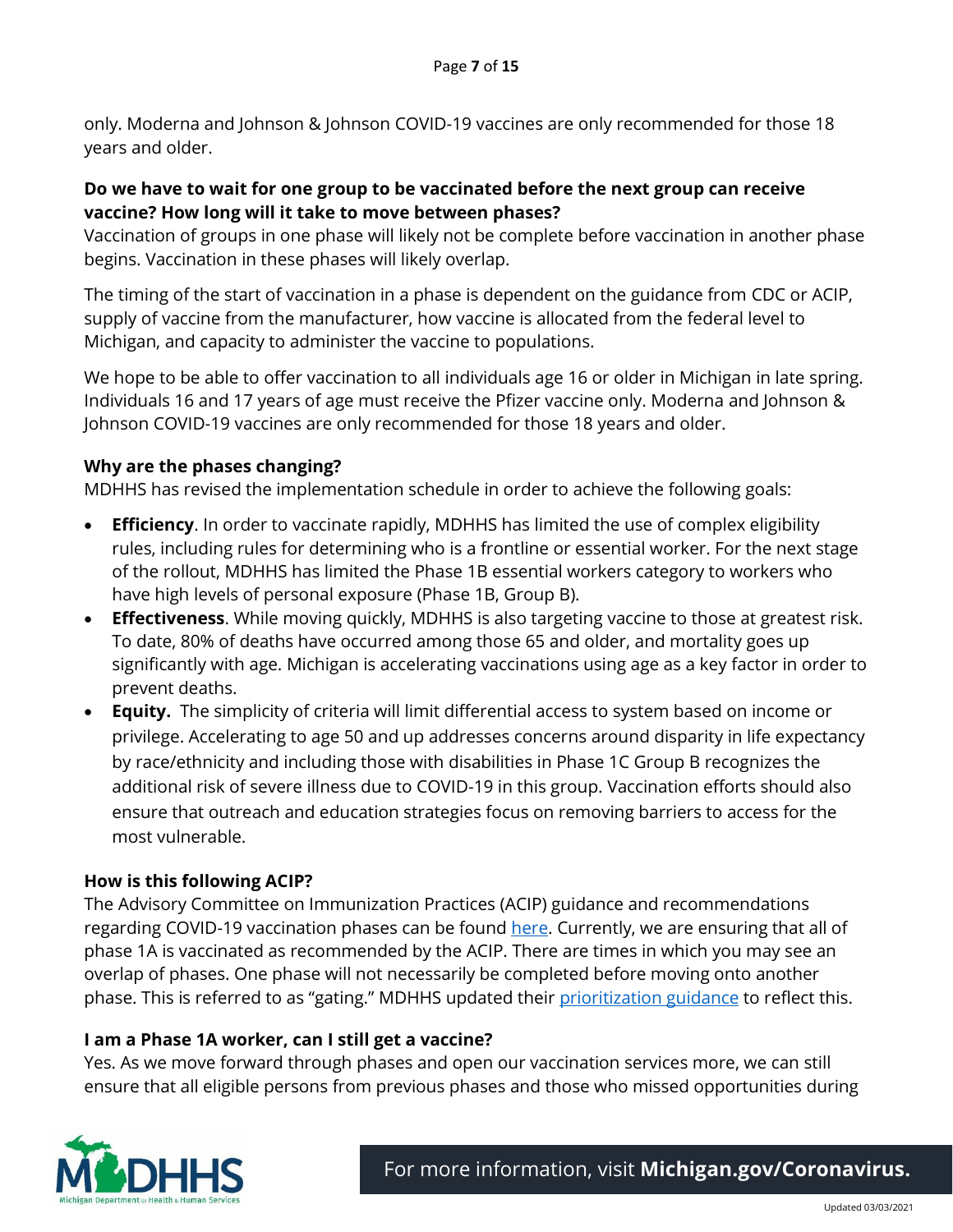any phase can be vaccinated. ACIP has put forth guidance that states it is not necessary to vaccinate all individuals in one phase before initiating the next phase; phases may overlap.

#### **I am a Health Care Provider, and I haven't been vaccinated yet, what do I do?**

If you are a health care provider who hasn't been vaccinated and you are part of a larger health system, you need to reach out to your employer to see if they have a plan in place on when and how you can get vaccinated. They will help guide you through their COVID-19 vaccination plan and assist you with when and how you can receive vaccine.

If you are not part of a health system and need to be vaccinated, you should reach out to your local health department to schedule to get vaccinated. Please do not call the health department but go to [Michigan.gov/COVIDvaccine](http://www.michigan.gov/COVIDvaccine) to find out how to schedule an appointment to receive the vaccine.

#### **How do I sign up to get vaccinated?**

First you need to be sure that you fall within the priority group currently recommended to receive vaccine. You can determine what priority group you are in and if you are eligible to receive vaccine at this time by reviewing the **MDHHS** priority guidance.

To find a vaccine:

- Check the website of your local health department or hospital to find out their process or for registration forms; or
- Check additional vaccination sites, such as local pharmacies like Meijer, Rite Aid or Cardinal Health (U.P. residents); or
- Residents who don't have access to the internet or who need assistance navigating the vaccine scheduling process can call the COVID-19 Hotline at 888-535-6136 (press 1), Monday through Friday from 8 a.m. to 5 p.m., Saturday and Sunday, 8 a.m. to 1 p.m. or can call 2-1-1.

It is important to note that, while supplies are increasing, there remains a limited amount of vaccine available, so there may be a waitlist for available appointments. As more vaccine becomes available, the state will be continue to move more quickly through the priority groups.

#### **How do I know if I am eligible for vaccine?**

You will know if you are eligible to receive vaccine by reviewing the **MDHHS** prioritization [guidance.](https://www.michigan.gov/documents/coronavirus/MI_COVID-19_Vaccination_Prioritization_Guidance_710349_7.pdf) Based on your risk, you will fit into a priority group and phase. Also stay up-to-date with the information that is being shared through various media outlets. You may also speak with your primary care provider, who can assist you with determining which priority group you fall into based on your risk level. It is encouraged that you speak to your primary care provider about any questions or concerns you may have regarding the COVID-19 vaccine. They know your medical history best and can help guide you.

#### **Where can I get a vaccine?**

Vaccines will be scheduled. Local Health Departments will be scheduling clinics in their

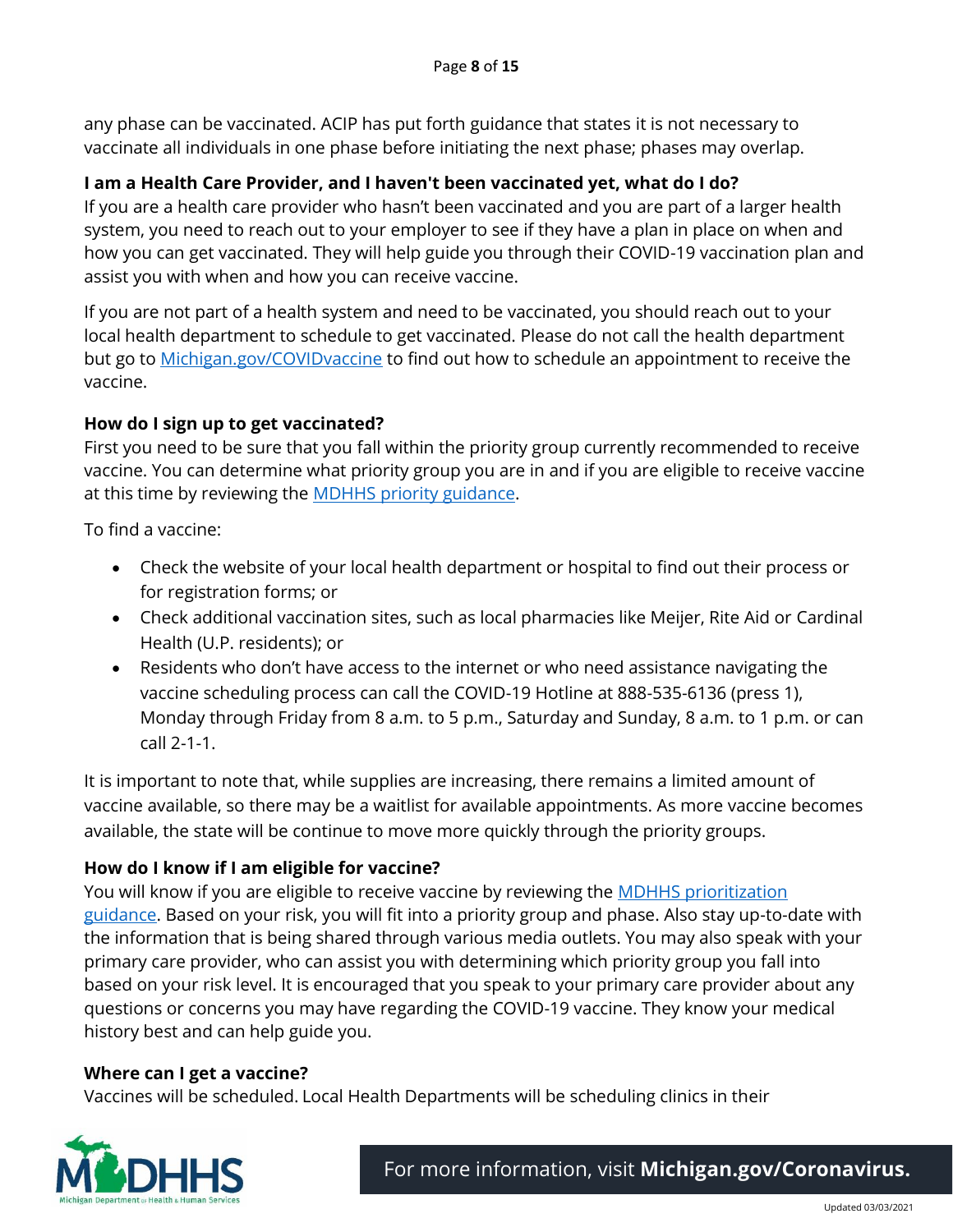communities. To make an appointment to receive your vaccine, do not call the health department but go to [Michigan.gov/COVIDvaccine](http://www.michigan.gov/COVIDvaccine) to schedule an appointment to receive the vaccine.

We know this will take time and as we move through the phases, more listings will be posted. MDHHS is not providing vaccination clinics for the public, this will be done through the Local Health Departments, health systems and pharmacies as they will be engaged as we move to general populations.

### **I have heard about drive through vaccine clinics, where do I find one?**

Again, vaccination sites will be coordinated through the local health department and may include what are called dive through clinics. Vaccines are delivered while you remain in your car and complete the paperwork as well as the required observation time after you have received your vaccination. Local health departments will communicate availability when these locations are available based on the phases of vaccination.

### **What if someone gets the vaccine who is not on the priority list?**

We want to follow the prioritization guidance as closely as we can because this ensures that everyone will be vaccinated in a timely manner based on vaccine distributions we receive. It allows for vaccination to occur smoothly, so we do not run out of vaccine for those groups who are at highest risk within each phase. If a person is vaccinated outside of the priority list, we will count that dose, however, to best ensure we meet the needs of the entire public in an efficient manner we must follow the established MDHHS prioritization guidance the best we can.

## **I am a LTC facility who has not had at least one vaccination clinic yet, what do I do?**

All LTC facilities that are enrolled in the Federal Pharmacy Partnership for Long-term Care Program have received initial contact from one of the three pharmacy partners in this program; Managed Health Care Associates (MHA), CVS, or Walgreens. Enrolled LTC facilities should work with their pharmacy partner to schedule their vaccination clinics. Any enrolled LTC facility that is having trouble scheduling or working with their pharmacy partner should contact MDHHS at [MDHHS-COVID-Longtermcare@Michigan.gov.](mailto:MDHHS-COVID-Longtermcare@Michigan.gov) Any LTC facility that is not enrolled in the federal partnership program should contact their local health department to obtain COVID-19 vaccine for their staff and residents.

#### **How do I know if I am a frontline essential worker?**

A frontline essential worker is an individual whose job duties are critical to providing sustainment of life safety and protection to the public. Their role will place them at substantially higher risk of exposure to potentially infectious persons.

#### **If I am a frontline essential worker, how will I know how to get vaccinated?**

If you are an essential worker, you will be notified by your employer. Your employer should assist you with arrangements for where you would likely receive your vaccination.

#### **Why are Phase 1B and 1C starting at the same time?**

Only parts of Phase 1B and 1C started at the same time. This was done for several reasons but MDHHS felt it important to be sure to target vaccinations to populations most affected by severe

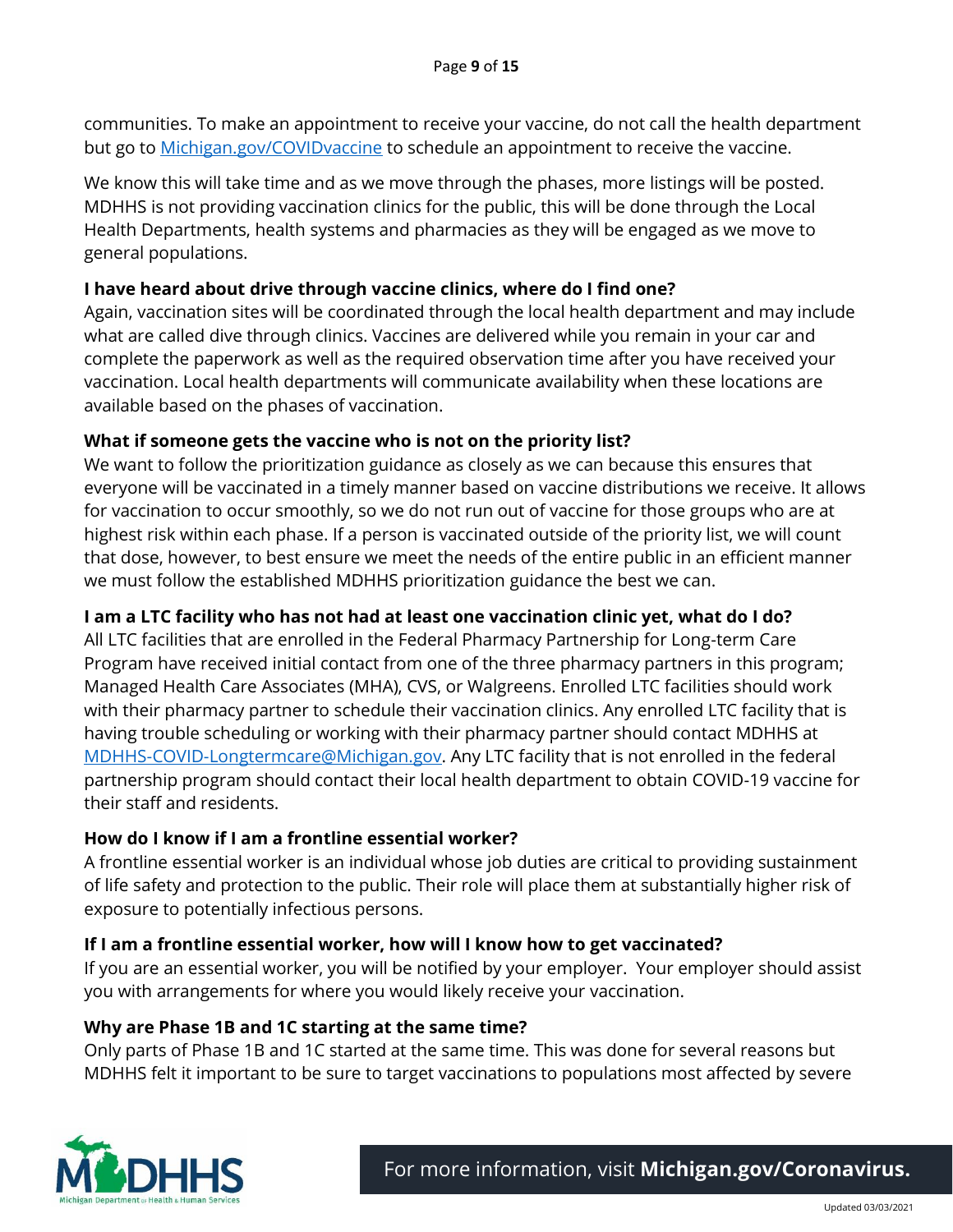COVID cases. As vaccine supplies increase, so will the ability to identify additional eligible populations for vaccination based on their increased risk of severe illness from COVID-19.

#### **I am not in one of these groups, how long do I have to wait?**

There are many factors that will play into when the vaccine will be made available to the general public. The largest factor is the amount of vaccine available to first vaccinate the priority groups. We hope we will be able to offer vaccinations to the general public sometime during the summer.

## **Why are essential workers receiving the vaccine before the general public?**

Essential workers keep systems critical to public health and safety functioning. Workers in essential and specific industries are considered part of America's critical infrastructure, as defined by the Cybersecurity & Infrastructure Security Agency. Many of these workers have jobs that require significant person-to-person interactions. Current data show that many of these workers are at increased risk for getting COVID-19. Early vaccine access is critical not only to protect them from becoming ill, but also to maintain the essential services they provide to U.S. communities.

### **How are essential workers identified and prioritized to receive the vaccine?**

MDHHS, Michigan State Police Emergency Management and Homeland Security Division, local public health and local emergency management will consider the Critical Infrastructure Protection (CIP) Program as well as continuity of operations plans in prioritization of some workers.

Vaccination will be coordinated through local public health. In addition, work is underway to leverage existing relationships with Michigan corporations that could leverage their own occupational health programs to implement vaccine administration when the appropriate phase is initiated.

### **Why are school staff and childcare providers receiving the vaccine before the general public?**

Schools and childcare contribute to children's growth and well-being by providing educational instruction; supporting the development of social and emotional skills; creating a safe environment for learning; addressing nutritional needs; and facilitating physical activity. Vaccination of these staff is essential to improve the capacity to have in-person instruction.

#### **Will people who are homeless receive the vaccine?**

Yes. Local health departments will coordinate with Federally Qualified Health Centers and other providers to administer the vaccine to homeless individuals.

#### **Will tribal populations receive the vaccine?**

Yes. Vaccine will be administered to tribal members through their tribal health clinics.

#### **Will seasonal/migrant workers receive the vaccine?**

Yes. Local health departments will coordinate with Federally Qualified Health Centers and other providers to administer the vaccine. As of March [1, some workers in Michigan's](https://www.michigan.gov/documents/coronavirus/MI_COVID-19_Vaccination_Prioritization_Guidance_2152021_716344_7.pdf) food processing and agricultural sector [are eligible to be vaccinated.](https://www.michigan.gov/documents/coronavirus/MI_COVID-19_Vaccination_Prioritization_Guidance_2152021_716344_7.pdf) **[More information on](https://www.michigan.gov/documents/coronavirus/Ag_Worker_Vaccine_022621_717644_7.pdf) food processing and [agricultural workers.](https://www.michigan.gov/documents/coronavirus/Ag_Worker_Vaccine_022621_717644_7.pdf)**

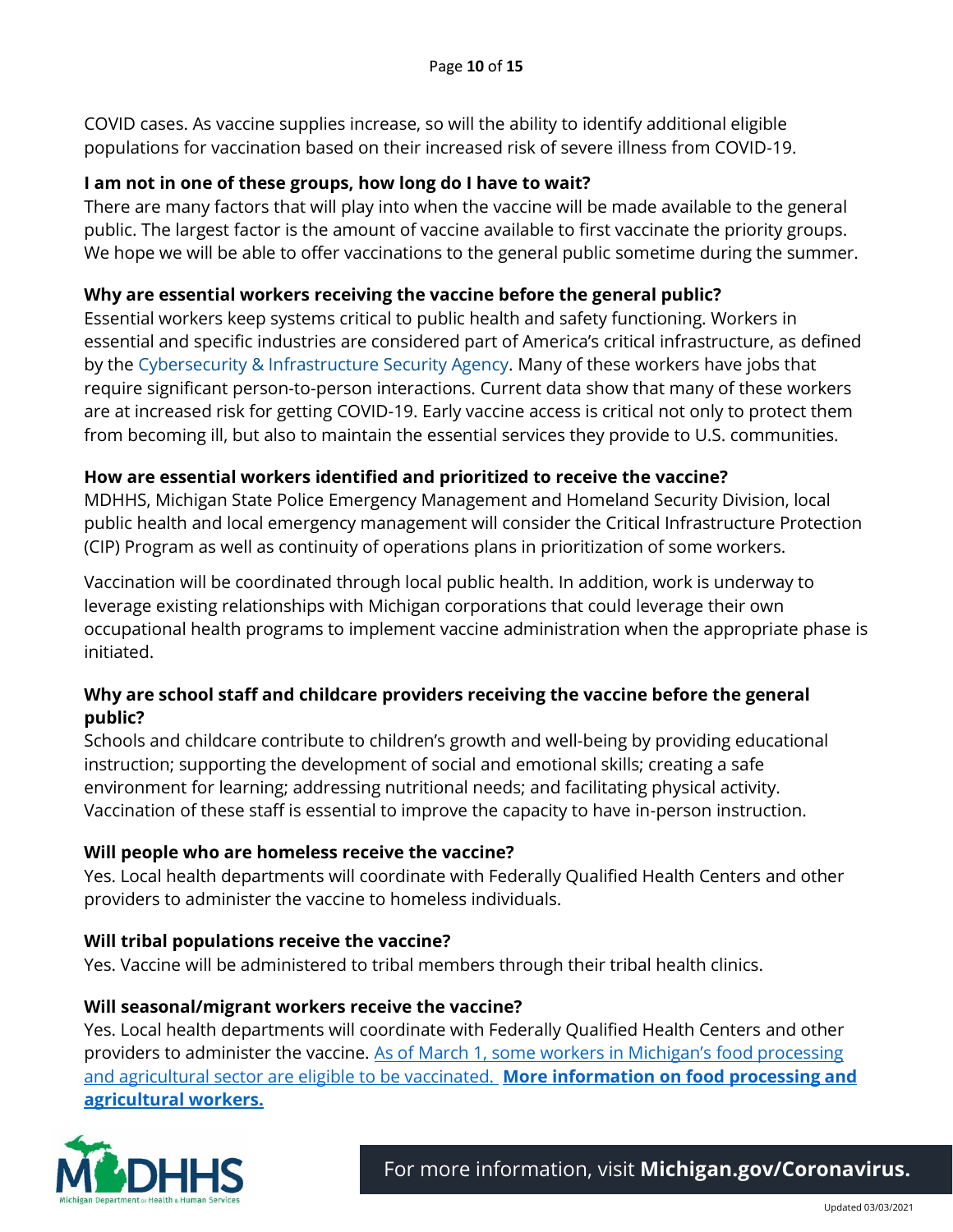#### **Why are children younger than age 16 not included in the vaccine plan?**

We await further guidance on whether young children will be recommended for vaccination. Vaccination of young children is not recommended because of limited data on the vaccine safety and efficacy in this group at this time. Young children should still make sure they are up to date on their other important life-saving immunizations.

# **Vaccine prioritization for people with disabilities or comorbidities – BEGINNING MARCH 8, 2021**

#### **I am a person living with a disability. Am I eligible to receive a vaccination?**

Persons living with disabilities age 50 or older are eligible to be vaccinated at this time.

The ADA defines a person with a disability as a person who has a physical or mental impairment that substantially limits one or more major life activity. This includes people who have a record of such an impairment, even if they do not currently have a disability. It also includes individuals who do not have a disability but are regarded as having a disability.

Examples of major life activities include eating, sleeping, standing, lifting, reading, bending, concentrating, thinking, communicating, and working. In addition, the ADA also includes major bodily functions (e.g., "functions of the immune system, normal cell growth, digestive, bowel, bladder, neurological, brain, respiratory, circulatory, endocrine, and reproductive functions").

## **What medical conditions would make me eligible for vaccination during this phase for those individuals age 50 and older?**

Certain underlying medical conditions are at increased risk for severe illness from the virus that causes COVID-19. Severe illness from COVID-19 is defined as hospitalization, admission to the ICU, intubation or mechanical ventilation, or death.

- [Cancer](https://www.cdc.gov/coronavirus/2019-ncov/need-extra-precautions/people-with-medical-conditions.html#cancer)
- [Chronic kidney disease](https://www.cdc.gov/coronavirus/2019-ncov/need-extra-precautions/people-with-medical-conditions.html#chronic-kidney-disease)
- [COPD \(chronic obstructive pulmonary disease\)](https://www.cdc.gov/coronavirus/2019-ncov/need-extra-precautions/people-with-medical-conditions.html#copd)
- [Down Syndrome](https://www.cdc.gov/coronavirus/2019-ncov/need-extra-precautions/people-with-medical-conditions.html#downsyndrome)
- [Heart conditions, such as heart failure, coronary artery disease, or cardiomyopathies](https://www.cdc.gov/coronavirus/2019-ncov/need-extra-precautions/people-with-medical-conditions.html#heart-conditions)
- [Immunocompromised state \(weakened immune system\) from solid organ transplant](https://www.cdc.gov/coronavirus/2019-ncov/need-extra-precautions/people-with-medical-conditions.html#immunocompromised-state)
- [Obesity \(body mass index \[BMI\] of 30 kg/m](https://www.cdc.gov/coronavirus/2019-ncov/need-extra-precautions/people-with-medical-conditions.html#obesity)<sup>2</sup> or higher but < 40 kg/m<sup>2</sup>)
- [Severe Obesity \(](https://www.cdc.gov/coronavirus/2019-ncov/need-extra-precautions/people-with-medical-conditions.html#obesity)BMI  $\geq$  40 kg/m<sup>2</sup>)
- [Pregnancy](https://www.cdc.gov/coronavirus/2019-ncov/need-extra-precautions/people-with-medical-conditions.html#pregnancy)
- [Sickle cell disease](https://www.cdc.gov/coronavirus/2019-ncov/need-extra-precautions/people-with-medical-conditions.html#hemoglobin-disorders)
- [Smoking](https://www.cdc.gov/coronavirus/2019-ncov/need-extra-precautions/people-with-medical-conditions.html#smoking)
- [Type 2 diabetes mellitus](https://www.cdc.gov/coronavirus/2019-ncov/need-extra-precautions/people-with-medical-conditions.html#diabetes)



For more information, visit **[Michigan.gov/Coronavirus.](http://www.michigan.gov/Coronavirus)**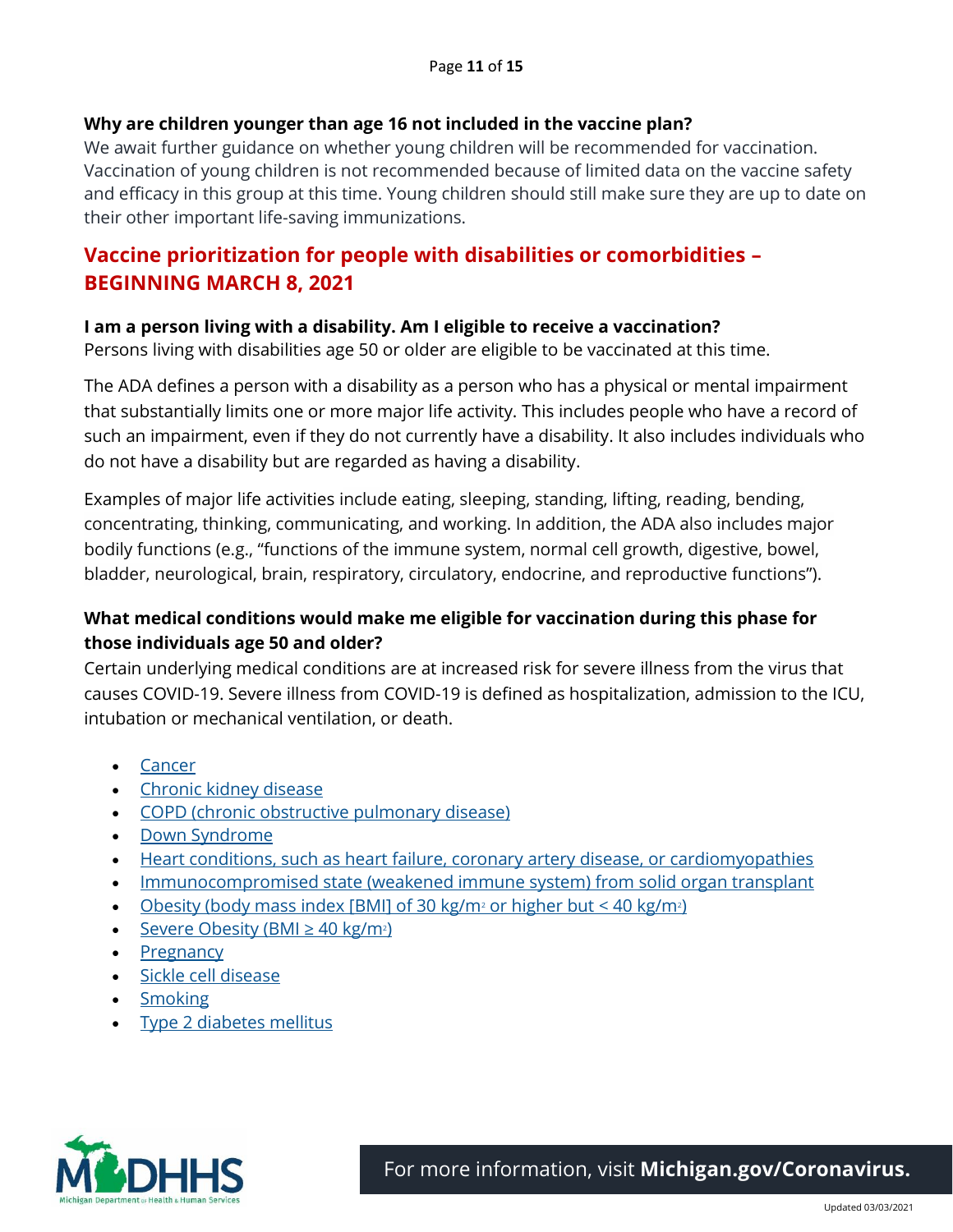The following medical conditions **might place an individual at an increased risk** for severe illness from the virus that causes COVID-19, and are therefore also eligible for vaccination in ages 50 and above at this time:

- [Asthma \(moderate-to-severe\)](https://www.cdc.gov/coronavirus/2019-ncov/need-extra-precautions/people-with-medical-conditions.html#asthma)
- [Cerebrovascular disease \(affects blood vessels and blood supply to the brain\)](https://www.cdc.gov/coronavirus/2019-ncov/need-extra-precautions/people-with-medical-conditions.html#serious-heart-conditions)
- [Cystic fibrosis](https://www.cdc.gov/coronavirus/2019-ncov/need-extra-precautions/people-with-medical-conditions.html#copd)
- [Hypertension or high blood pressure](https://www.cdc.gov/coronavirus/2019-ncov/need-extra-precautions/people-with-medical-conditions.html#serious-heart-conditions)
- Immunocompromised state (weakened immune system) from blood or bone marrow [transplant, immune deficiencies, HIV, use of corticosteroids, or use of other immune](https://www.cdc.gov/coronavirus/2019-ncov/need-extra-precautions/people-with-medical-conditions.html#immunocompromised-state)  [weakening medicines](https://www.cdc.gov/coronavirus/2019-ncov/need-extra-precautions/people-with-medical-conditions.html#immunocompromised-state)
- [Neurologic conditions, such as dementia](https://www.cdc.gov/coronavirus/2019-ncov/need-extra-precautions/people-with-medical-conditions.html#neurologic-conditions)
- [Liver disease](https://www.cdc.gov/coronavirus/2019-ncov/need-extra-precautions/people-with-medical-conditions.html#liver-disease)
- Overweight (BMI  $> 25$  kg/m<sup>2</sup>, but  $< 30$  kg/m<sup>2</sup>)
- [Pulmonary fibrosis \(having damaged or scarred lung tissues\)](https://www.cdc.gov/coronavirus/2019-ncov/need-extra-precautions/people-with-medical-conditions.html#copd)
- [Thalassemia \(a type of blood disorder\)](https://www.cdc.gov/coronavirus/2019-ncov/need-extra-precautions/people-with-medical-conditions.html#hemoglobin-disorders)
- [Type 1 diabetes mellitus](https://www.cdc.gov/coronavirus/2019-ncov/need-extra-precautions/people-with-medical-conditions.html#diabetes)

## **I am a caregiver of a child with special health care needs. Am I eligible to receive a vaccination?**

Caregiver family members and guardians age 16 years and older of children with special health care needs may be vaccinated at this time. Special health care needs include any physical, developmental, mental, sensory, behavioral, cognitive, or emotional impairment or limiting condition that requires medical management, health care intervention, and/or use of specialized services or programs. The condition may be congenital, developmental, or acquired through disease, trauma, or environmental cause and may impose limitations in performing daily selfmaintenance activities or substantial limitations in a major life activity.

### **I am 50 years or older but do not have any underlying health conditions or disabilities. When am I eligible to receive a COVID-19 vaccine?**

Beginning March 22 and as vaccine supplies become available, individuals age 50 years and older are eligible to receive the COVID-19 vaccine.

## **I am not aged 50 years or older but do have underlying health conditions or disabilities. When am I eligible to receive a COVID-19 vaccine?**

President Biden has stated that the United States will have produced enough vaccine for all adults by the end of May. As more supplies are produced and become available, MDHHS will quickly change the prioritization guidance to increase eligibility for populations living with underlying health conditions or disabilities.



For more information, visit **[Michigan.gov/Coronavirus.](http://www.michigan.gov/Coronavirus)**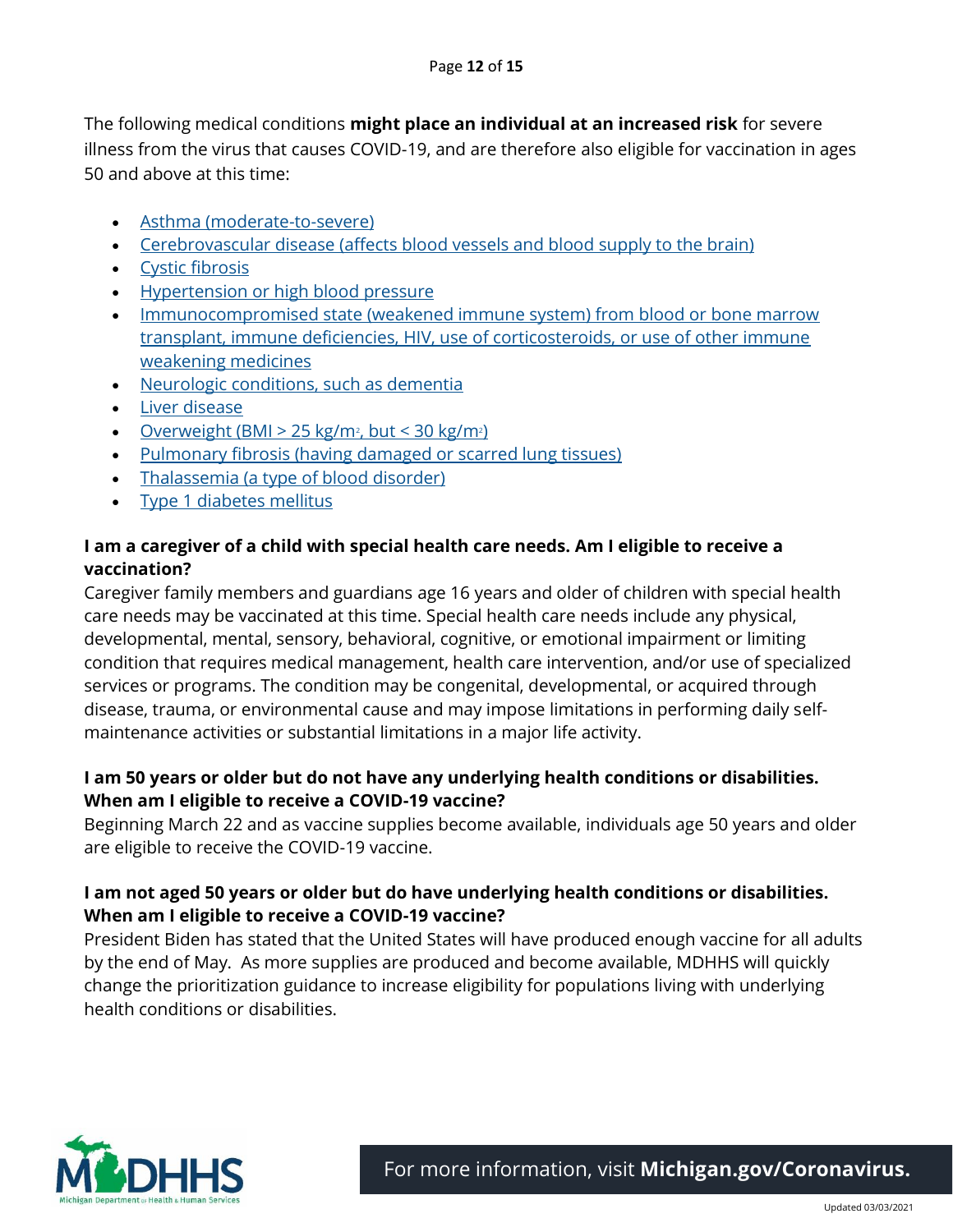# **Questions about changes in Vaccine Prioritization Guidelines**

### **Why are mortuary services workers moved up to a higher prioritization category in the February 15, 2021 updated guidance?**

Mortuary workers are exposed to infectious materials and play a vital role in supporting the healthcare infrastructure and the community response to the COVID-19 pandemic. Likelihood of infection is low for this group given the use of Personal Protective Equipment but moving this group to Phase 1A puts Michigan guidance in better alignment with ACIP guidelines.

## **I am a member of another group that is not being moved up. What makes these food processing and agriculture workers a higher priority?**

Efforts to keep the food supply chain moving impacts not only Michigan but the rest of the country. As we approach the spring and summer of 2021, efforts to ensure a healthy workforce are crucial to food supply chain.

These groups have been connected with outbreaks at meat packing plants, dairies, greenhouses, and farms. In the spring and summer of 2020, there were large ongoing outbreaks that can spread between locations and to the communities where these workers live. There was documented spread from work to group housing or apartment complexes.

### **How do agriculture and food processing workers sign up for vaccination?**

These workers should pursue vaccination opportunities by working with their employers and local health departments. These workers should contact their local health department. Click on Coronavirus - [Vaccine Locations \(michigan.gov\)](https://www.michigan.gov/coronavirus/0,9753,7-406-98178_103214_104822---,00.html#block-3_121336) to identify a vaccine site.

MDHHS and MDARD are working with Michigan Primary Care Association and local health departments on vaccination strategies for seasonal workers. [As of March 1, some workers in](https://www.michigan.gov/documents/coronavirus/MI_COVID-19_Vaccination_Prioritization_Guidance_2152021_716344_7.pdf)  [Michigan's food processing and agricultural sector are eligible to be vaccinated](https://www.michigan.gov/documents/coronavirus/MI_COVID-19_Vaccination_Prioritization_Guidance_2152021_716344_7.pdf).

[More information on food processing and agricultural workers.](https://www.michigan.gov/documents/coronavirus/Ag_Worker_Vaccine_022621_717644_7.pdf)

## **There isn't enough vaccine for the groups currently being vaccinated, why are we adding more?**

It is important to note that phases of vaccination will be adjusted based on many factors which include efficiency, effectiveness and equity. Data is being evaluated to ensure that those with the highest risk and roles in supporting communities are identified for vaccination based on the available supply. We understand the challenges and appreciate everyone's patience while we work to utilize all vaccine accordingly.

#### **Why aren't restaurant workers being moved up in the prioritization?**

The federal guidelines for vaccination prioritization put restaurant workers are in Phase 1C (food service workers).



For more information, visit **[Michigan.gov/Coronavirus.](http://www.michigan.gov/Coronavirus)**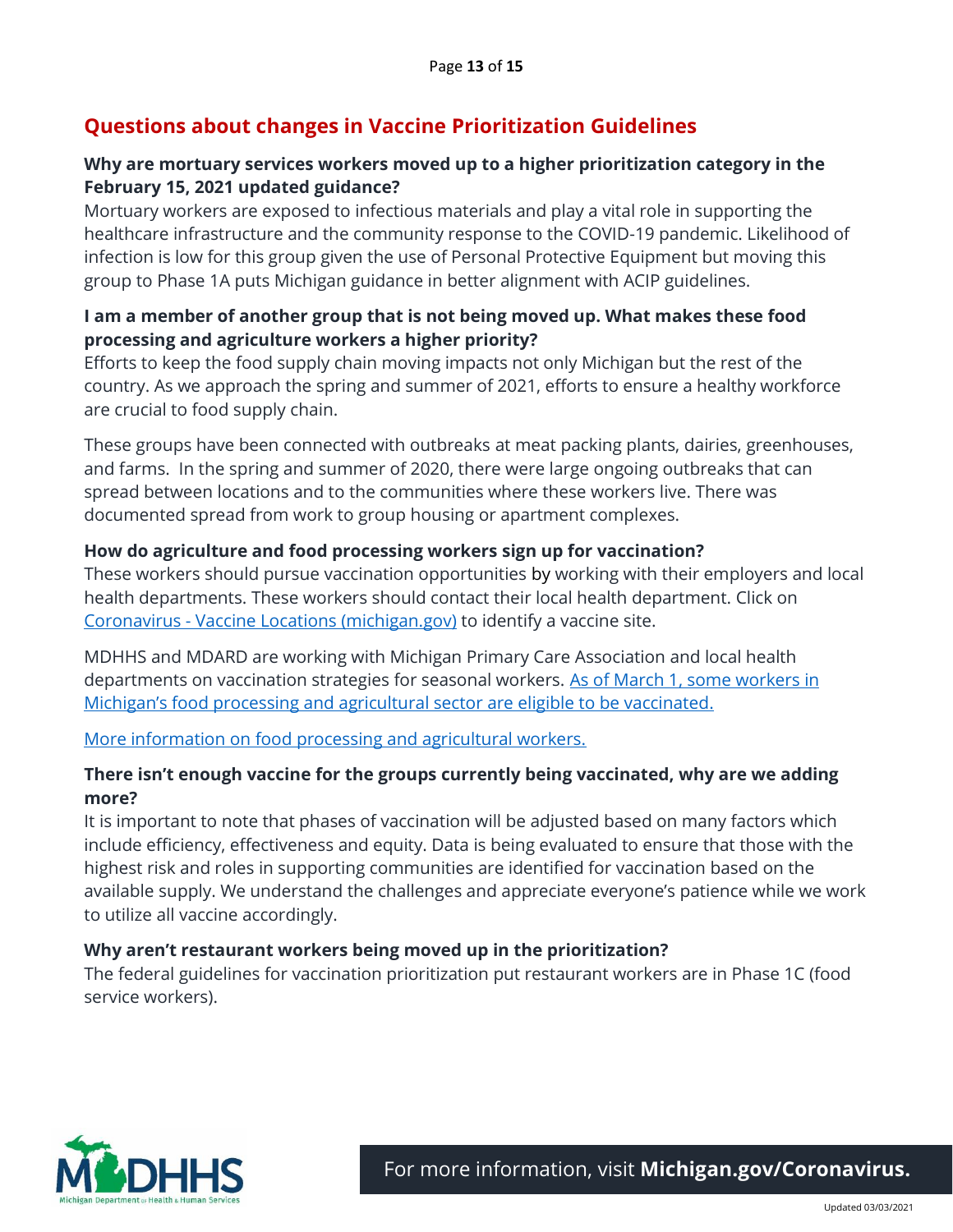# **Additional Vaccine Information**

#### **Do the COVID-19 vaccines contain fetal cells?**

The Johnson & Johnson COVID-19 vaccine has been produced by growing the virus in fetal cells during vaccine development and manufacturing (using the PER.C6 line). Even though fetal cells are used to grow the vaccine virus, **vaccines do not contain these cells or pieces of DNA**.

The mRNA vaccines (those by Pfizer and Moderna) did not use a fetal cell line to produce or manufacture the vaccine.

Additional information may be found at:

- [Questions and Answers about COVID-19 Vaccines](https://gcc02.safelinks.protection.outlook.com/?url=https%3A%2F%2Fwww.chop.edu%2Fcenters-programs%2Fvaccine-education-center%2Fmaking-vaccines%2Fprevent-covid&data=04%7C01%7CLoynesH%40michigan.gov%7Cec3052fd7ea048ba8cd908d8dcc561dc%7Cd5fb7087377742ad966a892ef47225d1%7C0%7C0%7C637502087599443534%7CUnknown%7CTWFpbGZsb3d8eyJWIjoiMC4wLjAwMDAiLCJQIjoiV2luMzIiLCJBTiI6Ik1haWwiLCJXVCI6Mn0%3D%7C1000&sdata=OeB2g8%2BtwU%2BwfZT2s%2BbaSbDu1f4PMhKwrlP3O09bYnc%3D&reserved=0)
- [Vaccine Ingredients-Fetal Tissues](https://gcc02.safelinks.protection.outlook.com/?url=https%3A%2F%2Fwww.chop.edu%2Fcenters-programs%2Fvaccine-education-center%2Fvaccine-ingredients%2Ffetal-tissues&data=04%7C01%7CLoynesH%40michigan.gov%7Cec3052fd7ea048ba8cd908d8dcc561dc%7Cd5fb7087377742ad966a892ef47225d1%7C0%7C0%7C637502087599443534%7CUnknown%7CTWFpbGZsb3d8eyJWIjoiMC4wLjAwMDAiLCJQIjoiV2luMzIiLCJBTiI6Ik1haWwiLCJXVCI6Mn0%3D%7C1000&sdata=AUYu1IROoq5KUsmJj%2BC87TugHabFziz2GVJZcZ7bQWQ%3D&reserved=0)
- [Immunization Action Coalition](https://gcc02.safelinks.protection.outlook.com/?url=https%3A%2F%2Fwww.immunize.org%2Ftalking-about-vaccines%2Freligious-concerns.asp&data=04%7C01%7CLoynesH%40michigan.gov%7Cec3052fd7ea048ba8cd908d8dcc561dc%7Cd5fb7087377742ad966a892ef47225d1%7C0%7C0%7C637502087599453490%7CUnknown%7CTWFpbGZsb3d8eyJWIjoiMC4wLjAwMDAiLCJQIjoiV2luMzIiLCJBTiI6Ik1haWwiLCJXVCI6Mn0%3D%7C1000&sdata=62sJQiSzcSoQXfsNzhT2%2BevReQOtX6APpdRk%2BMVhkac%3D&reserved=0)
- [Charlotte LOZIER Institute](https://gcc02.safelinks.protection.outlook.com/?url=https%3A%2F%2Flozierinstitute.org%2Fupdate-covid-19-vaccine-candidates-and-abortion-derived-cell-lines%2F&data=04%7C01%7CLoynesH%40michigan.gov%7Cec3052fd7ea048ba8cd908d8dcc561dc%7Cd5fb7087377742ad966a892ef47225d1%7C0%7C0%7C637502087599453490%7CUnknown%7CTWFpbGZsb3d8eyJWIjoiMC4wLjAwMDAiLCJQIjoiV2luMzIiLCJBTiI6Ik1haWwiLCJXVCI6Mn0%3D%7C1000&sdata=5tBKhb%2FVZXYxXBpyhCAmuFibW%2FLbg6wV2mh3zlBHaMg%3D&reserved=0)
- [Science Article](https://gcc02.safelinks.protection.outlook.com/?url=https%3A%2F%2Fwww.sciencemag.org%2Fnews%2F2020%2F06%2Fabortion-opponents-protest-covid-19-vaccines-use-fetal-cells&data=04%7C01%7CLoynesH%40michigan.gov%7Cec3052fd7ea048ba8cd908d8dcc561dc%7Cd5fb7087377742ad966a892ef47225d1%7C0%7C0%7C637502087599463449%7CUnknown%7CTWFpbGZsb3d8eyJWIjoiMC4wLjAwMDAiLCJQIjoiV2luMzIiLCJBTiI6Ik1haWwiLCJXVCI6Mn0%3D%7C1000&sdata=7EbcO0ECKHnfphGSpTAXOtzmfp0kd7eVWymSJw8Qpww%3D&reserved=0)

## **Questions about Special Initiatives**

#### **Are we lowering the age of the current priority group to age 60 in the entire state?**

No, the age groups in the Prioritization Guidance are not being adjusted at this time. This is a special initiative for geographic subgroups where the vaccination age is 60 years and older. The program is being targeted in areas where there was higher COVID-19 mortality over the past year.

Everyone must continue to understand that the vaccine supply is limited, and the vaccination process will take place over weeks and potentially months for this and other currently prioritized workforce.

#### **Who can apply to be part of the MDHHS Special Vaccine Outreach for People 60 and Over program starting March 1? How do organizations apply?**

[Read the press release](https://www.michigan.gov/coronavirus/0,9753,7-406-98158-552087--,00.html) for information about the Community Outreach Pilot Project.

#### **How much vaccine is going to FQHCs, otherwise known as Community Health Centers?**

The amount of COVID-19 vaccine ordered each week for Michigan providers is available on our website (Coronavirus - [COVID-19 Vaccine Dashboard \(michigan.gov\)\)](https://www.michigan.gov/coronavirus/0,9753,7-406-98178_103214-547150--,00.html). FQHCs have been identified by the federal government and the state of Michigan as an important provider to reach vulnerable populations. The very mission of a FQHC is to provide primary care services in underserved communities. The federal government is providing vaccine to some facilities directly, Michigan is providing vaccine to those FQHCs that were not covered by the federal program.